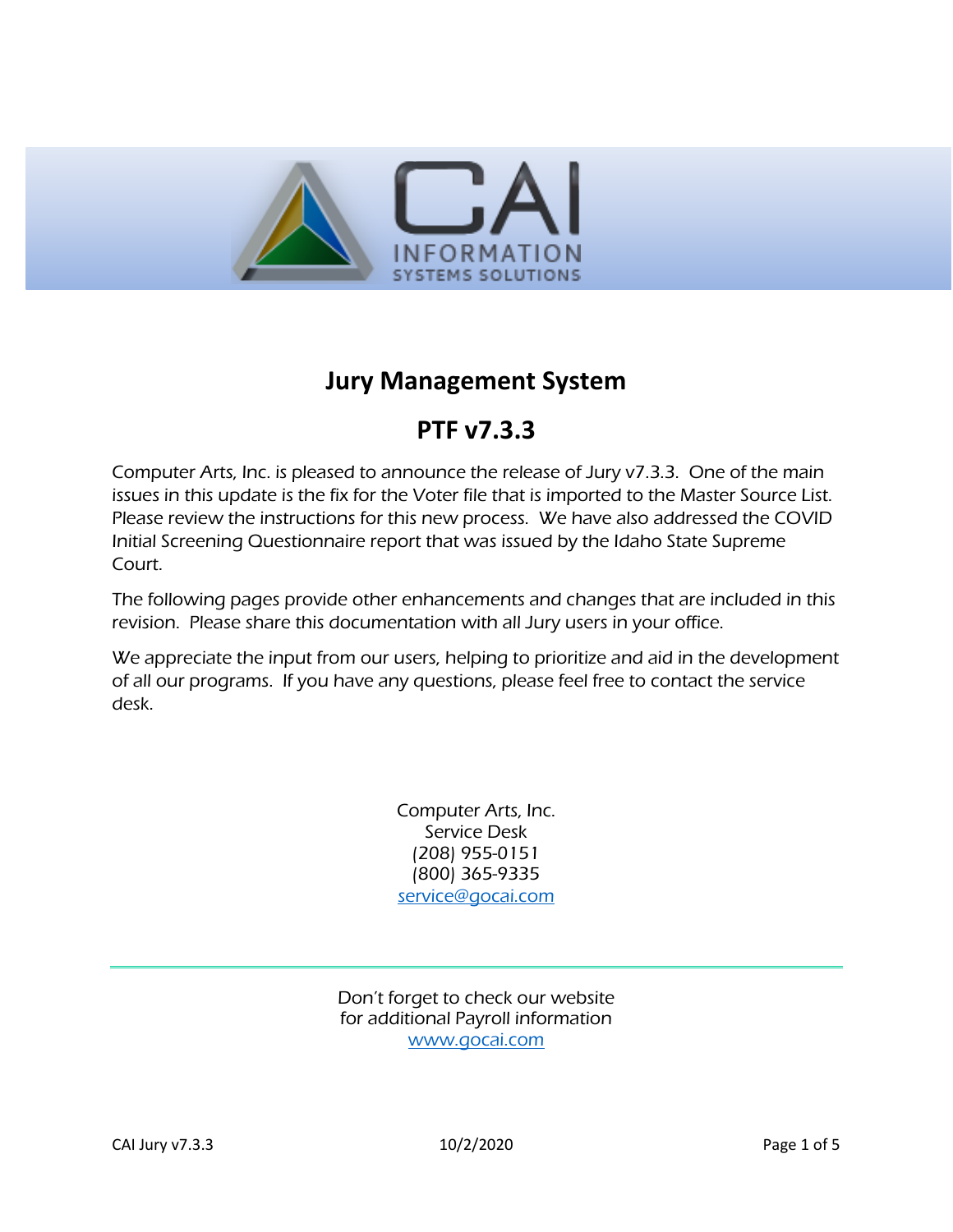| Category            | <b>Issue Type</b>    | Summary                                                                                                                                                                                                                                                                                                                                  | <b>Issue No</b> |
|---------------------|----------------------|------------------------------------------------------------------------------------------------------------------------------------------------------------------------------------------------------------------------------------------------------------------------------------------------------------------------------------------|-----------------|
| <b>CAI Software</b> | <b>Bug</b>           | Added a file conversion to the Master<br>Source List process to address the new<br>TENEX voter file compatibility issue.<br>The voter file is not compatible with<br>the Jury program until it is converted.<br>Please see documentation for new<br>instructions.                                                                        | 54049           |
| <b>CAI Software</b> | <b>Bug</b>           | SMS errors when sending text<br>notifications caused by character<br>length issue.                                                                                                                                                                                                                                                       | 51688           |
| <b>CAI Software</b> | <b>Filter Change</b> | Update the report filter to<br>accommodate IDSC amendment to the<br><b>COVID Initial Screening Questionnaire</b><br>to added grand juries.                                                                                                                                                                                               | 54231           |
| Reports             | New Report           | This PTF v7.3.3 updated the amended<br><b>COVID Initial Screening Questionnarie</b><br>to address IDSC adding Grand Juries to<br>the report.                                                                                                                                                                                             | 54216           |
| Reports             | New Report           | Originally, the COVID Initial Screening<br>Questionnaire was only available to<br>print at the panel level. Since panels<br>were selected earlier in the year (prior<br>to the new report), they need to be<br>accessible at the docket level. In the<br>Jury program, these reports are now<br>available at the panel and docket level. | 54078           |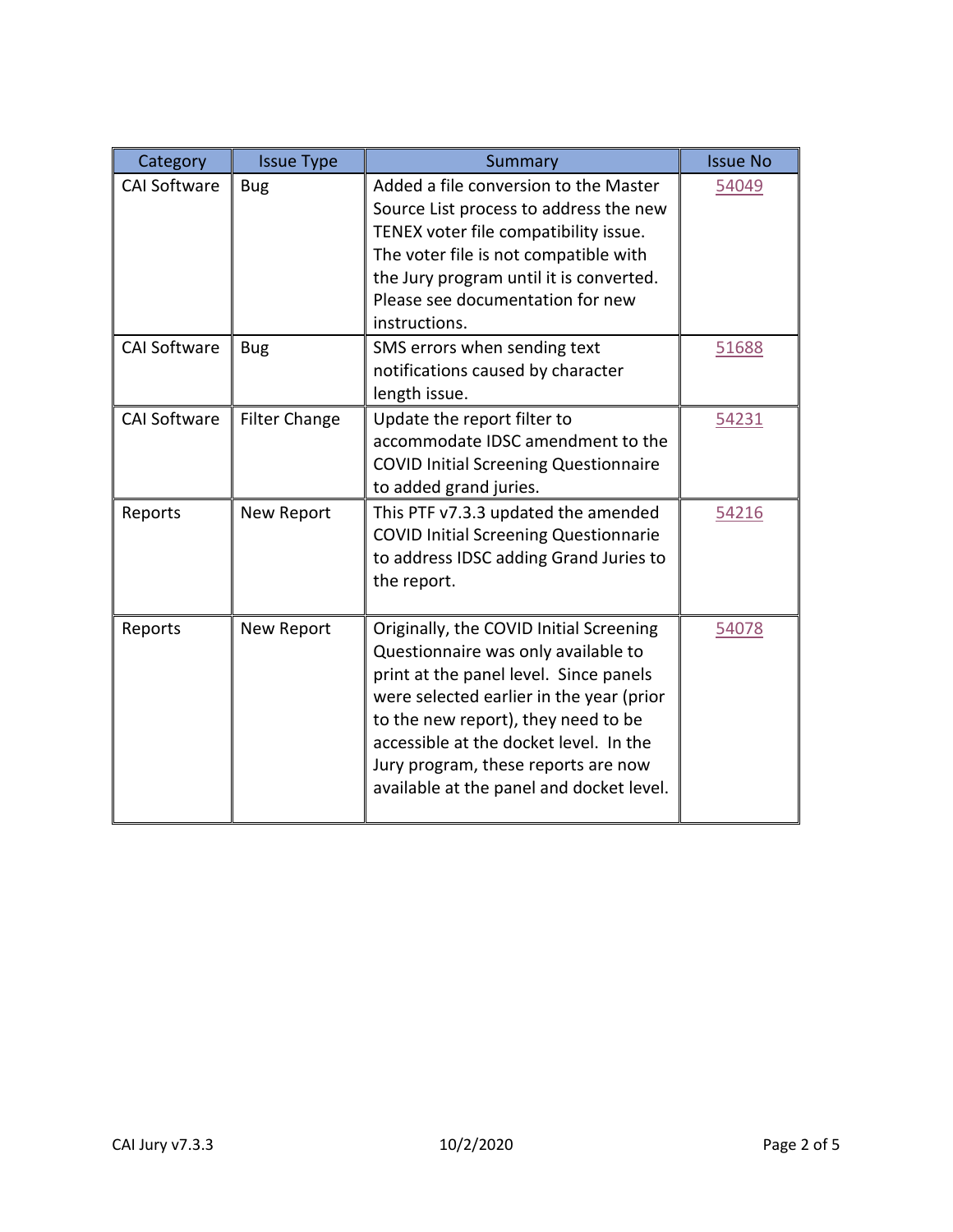### <span id="page-2-0"></span>54049 Gem Co.

Due to the new TENEX voting system, the voter file provided by the State of Idaho is no longer compatible with the Jury program. We have addressed this issue with a file conversion allowing the file to import to the Master Source List process.

When processing the Master Source List import, make sure the voter.txt file is on the local C:\. In the List Voter

Master File panel, click the Convert Tenex Voter File Process button **+**and to convert the file.

| <b>NEW</b> |                     | Jury Control Menu - [List Voter Master File] |           |                   |        |        |  |
|------------|---------------------|----------------------------------------------|-----------|-------------------|--------|--------|--|
| File       | View Process Window |                                              | Help      |                   |        |        |  |
| ¢          | e<br>罠<br>+間        | $+ \overline{m}$<br>66                       |           |                   |        |        |  |
|            | Full Name           |                                              | Last Name | <b>First Name</b> | Middle | Suffix |  |
|            |                     |                                              |           |                   |        |        |  |
|            |                     |                                              |           |                   |        |        |  |

The Convert Tenex Voter File Process panel will open, click the Browse button to locate the voter file. In the Select File to Open window, click the C:\, then the voter file, and then click Open.

| $\overline{\mathbf{x}}$<br><b>Convert Tenex Voter File Process</b> |                    |                             |              |              |  |
|--------------------------------------------------------------------|--------------------|-----------------------------|--------------|--------------|--|
| <b>Select Tenex Voter File to Convert</b><br>Process               |                    |                             |              |              |  |
| Full Path with File Name                                           |                    | <b>do</b> Browse            | Cancel       |              |  |
|                                                                    |                    |                             |              |              |  |
|                                                                    |                    |                             |              |              |  |
| <b>CAI</b><br>Select File To Open                                  |                    |                             |              | $\mathbf x$  |  |
| This PC > Local Disk (C:) ><br>$\left( \leftarrow \right)$         | v.                 | Search Local Disk (C:)<br>Ċ |              | ٩            |  |
| Organize $\blacktriangledown$<br>New folder                        |                    |                             | 睚 ▼          | 0            |  |
| Name                                                               | Date modified      | Type                        | Size         | Α            |  |
|                                                                    |                    |                             |              |              |  |
|                                                                    |                    |                             |              |              |  |
| Local Disk (C:)                                                    |                    |                             |              |              |  |
| <b>PRDirect</b>                                                    | 9/16/2020 3:14 PM  | File folder                 |              |              |  |
| <b>Program Files</b>                                               | 8/24/2020 2:08 PM  | File folder                 |              |              |  |
| Program Files (x86)                                                | 12/2/2019 11:58 AM | File folder                 |              |              |  |
| <b>State Unemployment</b>                                          | 10/1/2020 4:56 PM  | File folder                 |              | $\equiv$     |  |
| Temp<br><b>Users</b>                                               | 8/31/2020 4:58 PM  | 080 File                    | 4 KB         |              |  |
| W2 Export                                                          | 9/23/2020 11:32 AM | Microsoft Excel C           | 21,636 KB    |              |  |
| Windows                                                            | 9/17/2020 4:17 PM  | <b>Text Document</b>        | 3 KB         |              |  |
|                                                                    | 1/10/2015 8:00 PM  | TrueType font file          | <b>10 KB</b> |              |  |
| voter<br>$\checkmark$                                              | 9/29/2020 2:49 PM  | <b>Text Document</b>        | 1,499 KB     | $\checkmark$ |  |
| File name: voter                                                   |                    |                             |              | v            |  |
|                                                                    |                    | Open                        | Cancel       |              |  |
|                                                                    |                    |                             |              |              |  |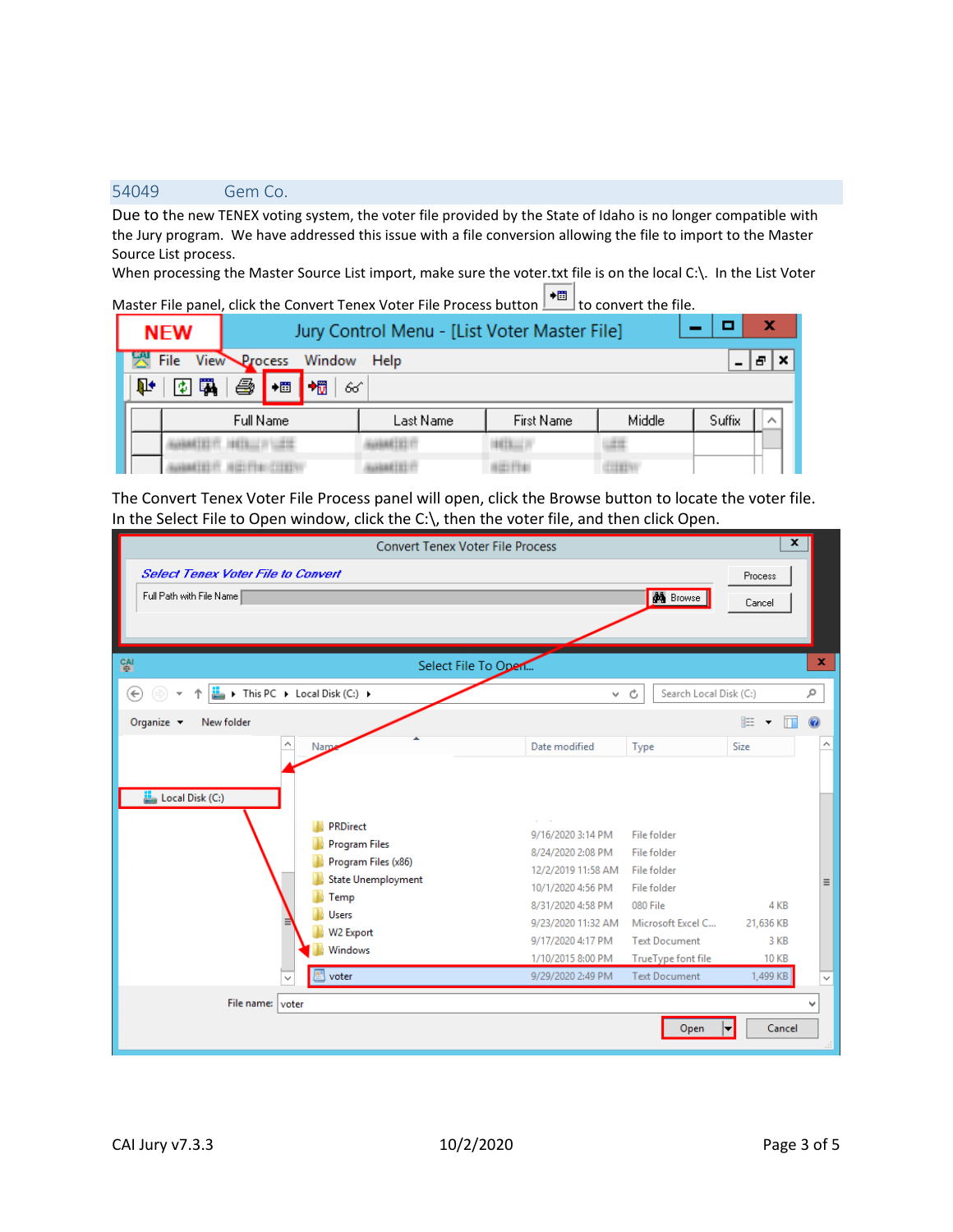The Full Path with File Name on the Conversion panel should look like this:

|                                           | <b>Convert Tenex Voter File Process</b> | ×       |
|-------------------------------------------|-----------------------------------------|---------|
| <b>Select Tenex Voter File to Convert</b> |                                         | Process |
| Full Path with File Name C:\voter.txt     | l <b>&amp;n¥</b> Browsei                | Cancel  |

Click the Process button. You will then see the Process Complete message. Click OK and proceed as normal in the Master Source List process. If you get an error in the file conversion, please contact CAI Help Desk for assistance.

<span id="page-3-0"></span>51688 Computer Arts, Inc.

Jurors were reciving repeated text/email notifications caused by a character length issue in the program. This has been fixed.

#### <span id="page-3-1"></span>54231 Boundary Co.

Add new COVID Initial Screening Questionnaire Grand Jury option to report filter.

IDSC has provided COVID Initial Screening Questionnaires that are to be completed by potential jurors and grand juries.

The option to print the questionnaires for grand juries has been added to the report filter.

| x<br>Default Filter For: JURY COVID ATTACHMENT A P                                                                                          |                                                                        |                       |              |  |  |
|---------------------------------------------------------------------------------------------------------------------------------------------|------------------------------------------------------------------------|-----------------------|--------------|--|--|
| Panel Year<br>2019                                                                                                                          |                                                                        | Select Different Year | OΚ<br>Cancel |  |  |
| Panel #<br>$\mathbf{1}$                                                                                                                     |                                                                        | Select a Panel        | Help         |  |  |
| Sart Order<br>⊕ Alpha<br>C Numeric<br>C As Selected                                                                                         | Select<br>C All Jurors<br>C Qualified<br>C Disqualified<br>C Postponed |                       | Grand Jury   |  |  |
| Select Reporting # Range<br>From Reporting # $ 0\rangle$<br>To Reporting #<br>10<br>□ Mark if you wish to print a Reminder Notice instead ? |                                                                        |                       |              |  |  |